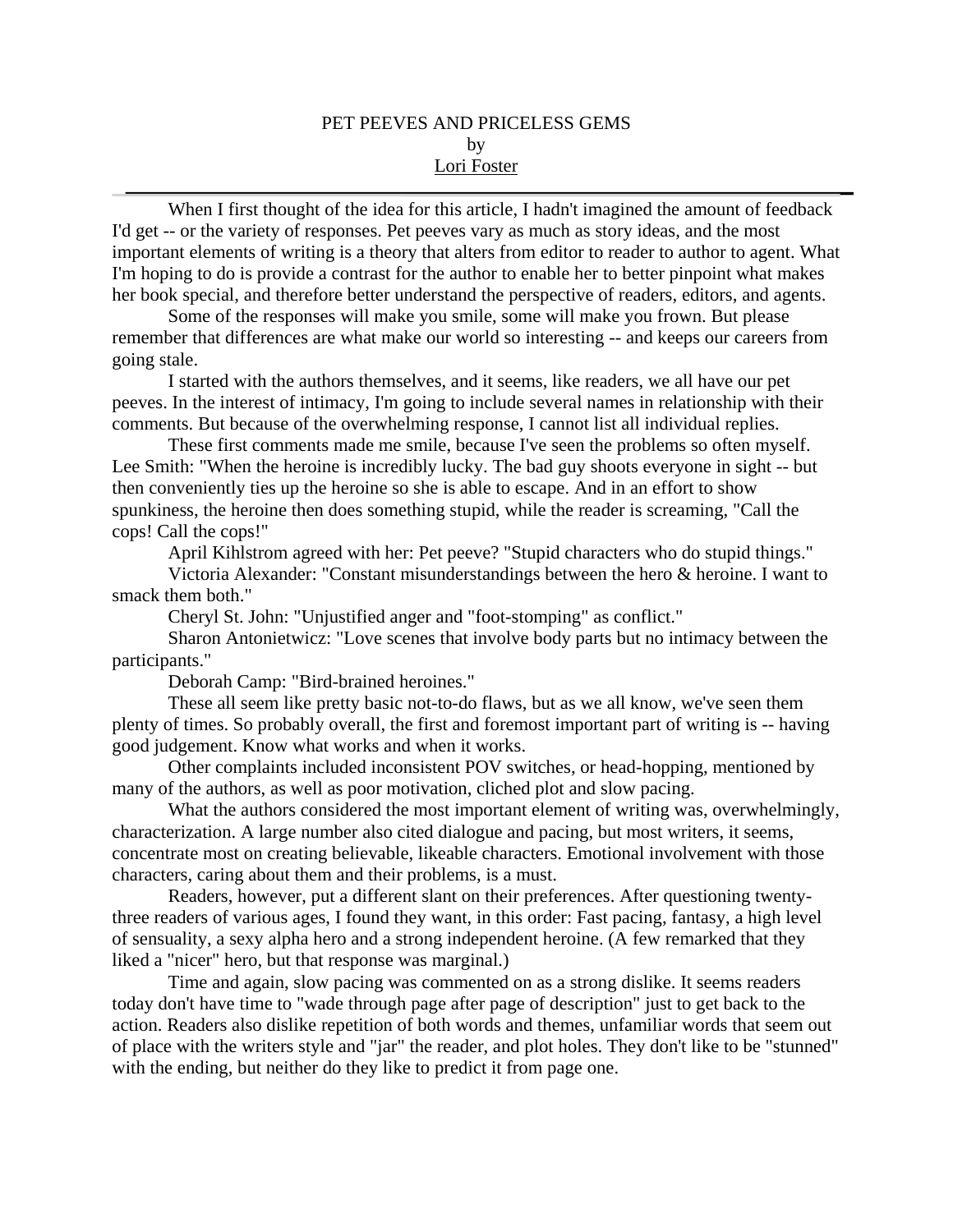Many of the agents I tried to query were still on vacation or too busy catching up to comment, but a few were able to respond.

Pam Hopkins from the Hopkins Literary Associates said her pet peeve is when the story actually starts on chapter four. "In other words, giving the reader extensive background or set-up in the beginning of the book. I want to be thrust into the story. It's a mistake I see much too often and can get in the way of identifying a story or writing style I might really like."

What tells her a book will work? "For me a book is most saleable when the characters come alive. I think it's a combination of the writer's voice, characterization and emotion. When it clicks, it's wonderful."

Ruth Kagle of the Rotrosen Agency said a "great story" is the bottom line. Which means you have to have characters you can empathize with. Her pet peeve is a reversal of the above. A story without strong motivation, no logical actions, no internal motivation. Without those things, you can't possibly understand the characters.

In structuring this article, I tried to decide some priority in listing the responses. In my own mind, I think there are a series of people or persons we have to please. First and foremost we need to please ourselves. If the writer finds a story uninteresting, I doubt she can give it the impact it needs to survive in today's market. Of course, we also need to know that market, because without reader appreciation, the author won't last. But keeping in mind the editor's power over buying and promoting a book, I thought they deserved to come last in the article, to give their thoughts a special significance.

I tried to get responses from many different houses and lines. Again, some of the editors were still on vacation, but quite a few were willing to contribute. I regret I can't supply everything that was said. Much of it was conversational, but still fascinating in content. However I did keep pretty tight notes, and so you'll be getting the gist of each interview.

Mary Teresa Hussey from Silhouette. Her pet peeve is something she sees all too often, and yet is a basic element of a romance. The hero and heroine don't interact fully, or they don't actually need each other. To make the plot work, the protagonist's relationship has to be the focal point of the story. The one element that can convince her to buy a book is compelling emotion. The writer has to evoke a strong emotional response in the reader.

Cathleen Treacy from Silhouette. Her pet peeve: books that don't make sense, where the writer has manipulated events to make the plot work and ignored the obvious. To her, a story needs a special spark between the hero and heroine. They both need to be strong characters and the book has to be about them.

Hillary Ross from Topaz Historicals. Bad writing and tired, cliched plots are two things Hillary supplied as pet peeves. She also added a personal note: Women dressed as men to fool the hero. As Hillary pointed out, not too many women could pass for men, and if they did, we wouldn't want them as heroines. In the same light, a man who could be fooled so easily is not really hero material. However, plots where the woman tries to pull it off, but is caught, are fun.

Dave Borcherding from Writers Digest Books. Dave doesn't actually edit romance books. He works more with how-to books. But after editing the Romance Writer's Sourcebook, where he interviewed many of the most popular romance writers today, he became a huge fan of romance. I thought his opinions would be interesting, especially since they're from a male perspective. "I guess my biggest pet peeve is a sloppy ending. You know, the book is clipping along really well, then all of the sudden the major conflict is resolved and the book ends. In romance, the hero and heroine are separated by a gargantuan misunderstanding or a dire predicament, only to have Uncle Joey or Fire Marshall Bill rescue them in a page." Dave thinks